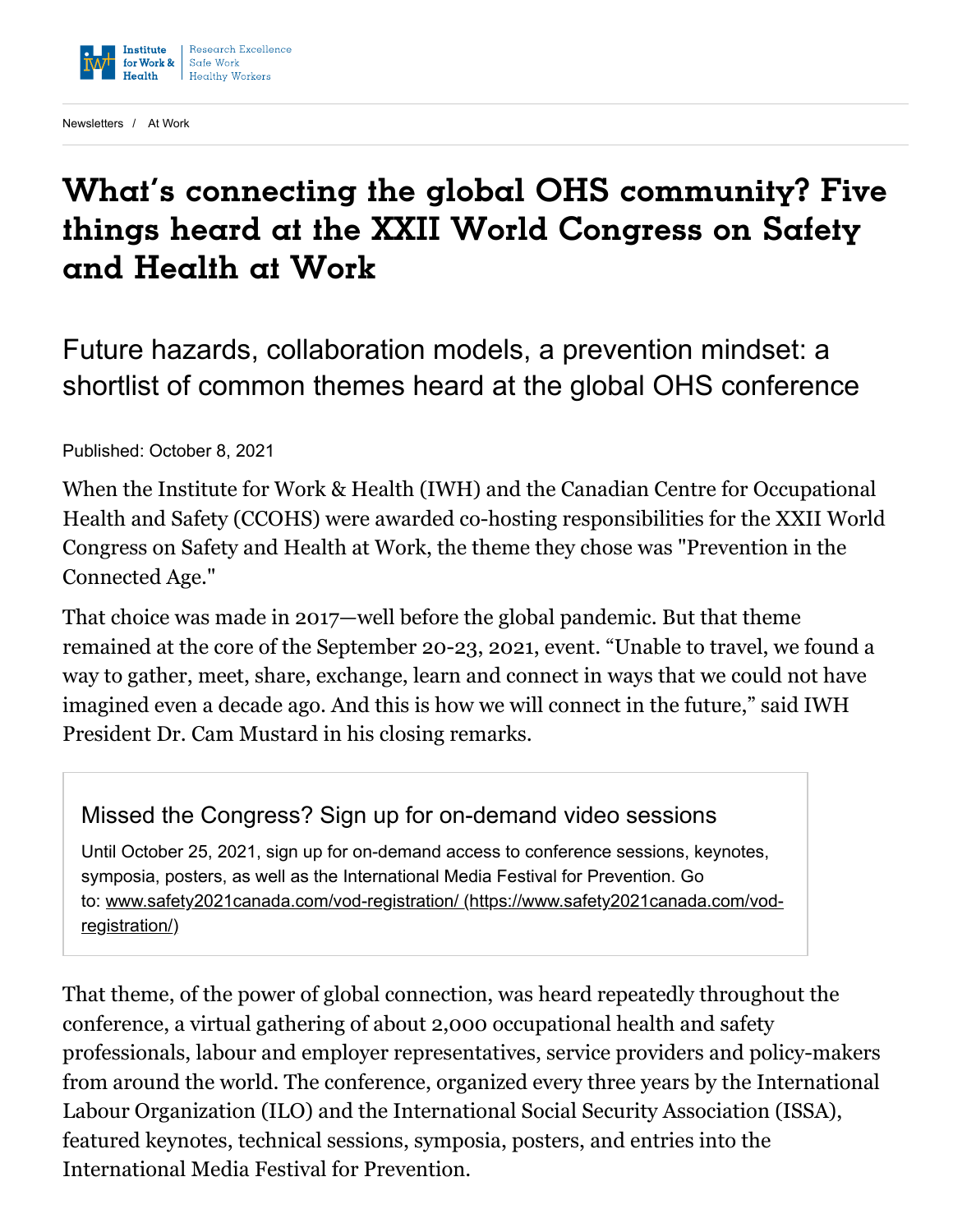From the many themes connecting the global occupational health and safety (OHS) community, here's a shortlist of five key ones:

### **1. Social dialogue improves OHS outcomes**

Prevention efforts are more likely to succeed when they are developed by government, employer and worker representatives together. "We've seen how social dialogue was at the heart of the COVID response in the world of work," said Martha Newton, ILO deputy director-general for policy. "Social dialogue is as powerful a tool as any."

As conference participants heard in numerous success stories shared at the Congress from New Zealand's strategy to reduce forestry deaths to Canada's involvement in a new ILO convention on eliminating violence and harassment at work—tripartitism was key to their success. In particular, "OHS initiatives—at the workplace, in an economic sector, or at the level of national policy—can only succeed with the participation of workers and their representatives," noted Mustard.

## **2. OHS professionals must address both new and traditional hazards**

Worker physical and psychological safety are at risk when task assignment and work pace are set by artificial intelligence and machine algorithms, when networked equipment and facilities are hijacked by malicious hackers, or when employment relationships are eroded by service and production models based on platform-enabled microwork. The OHS world needs to stay vigilant for these and other new hazards as the pace of technological change gathers steam, participants heard. Even remote or telework, adopted nearly overnight around the world at the onset of the pandemic, can expose workers to risks such as isolation, depression, domestic violence and inability to disconnect. And yet, noted Joachim Breuer, president of ISSA, Traditional OHS risks still exist and deserve our full attention. The two million workers who die every year (around the world) must not be forgotten.

### **3. Safety culture matters**

Whether discussing emerging risks or long-standing health and safety challenges, speakers and conference participants returned often to the potency of safety culture. The term refers to the shared belief, embraced by everyone throughout the organization, that all accidents are preventable, and no one should be hurt or sickened by or at work. Participants also heard about the progress made since the launch of ISSA's Vision Zero program at the previous World Congress. Over 15,000 enterprises, organizations and OHS trainers have signed up to the campaign. As one multinational business leader shared, in describing how Vision Zero came to be adopted at his organization, "Zero harm is the only goal that makes sense." Or as Breuer described it, "Vision Zero is a powerful message of hope and enthusiasm."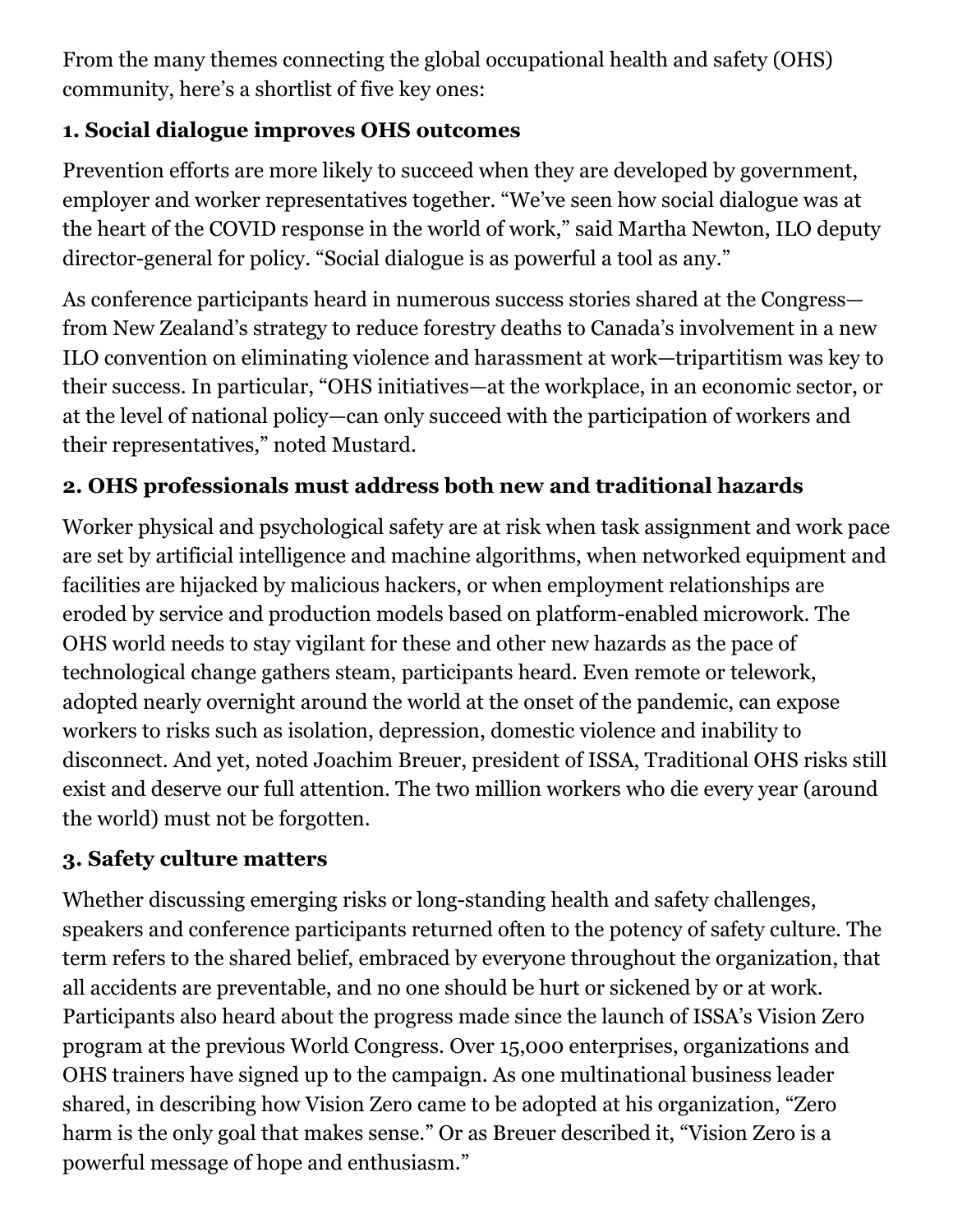

XXII World Congress on Safety and Health at Work master of ceremony Lois Lee (centre) joins Canadian co-hosts Anne Tennier of Canadian Centre for Occupational Health and Safety (CCOHS) and Dr. Cameron Mustard of the Institute for Work & Health (IWH) in the studio. Joining them via video are Joachim Breuer of the International Social Security Association (ISSA) and Vera Paquete-Perdigão of the International Labour Organization (ILO).

### **4. The pandemic has taught many OHS lessons**

The OHS profession's experience during the pandemic has given rise to many lessons, including some that are yet to be fully understood. Some of the learnings presenters discussed included the importance of social security systems in times of emergency, the need for these systems to be flexible in their response, the need to protect the most vulnerable workers (especially migrant and informal sector workers), the importance of OHS to public health, and the need for good data-collection systems on work exposures.

## **5. Storytelling is a powerful way to communicate OHS messages**

Participants heard again and again of the importance of communication. As one presenter said of her experience during COVID, "Communicate your health and safety message, multiple times a day, using different ways and on many platforms and channels." One of the more effective methods of communicating is storytelling, delegates